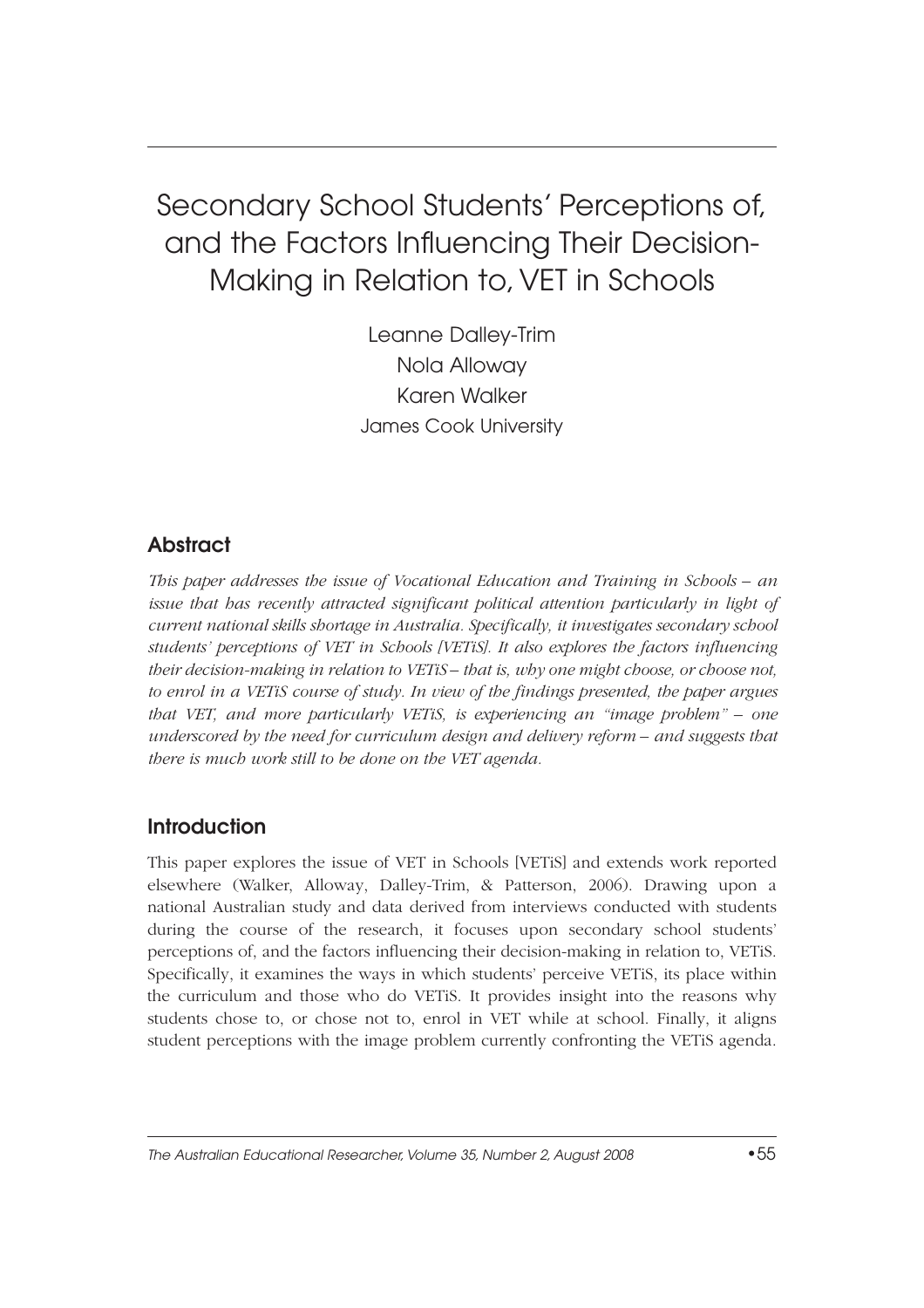## VET in Schools

Vocational Education and Training, and Vocational Education in Schools more particularly, have found themselves in the political spotlight in recent times, in part, as a result of the current national skills shortage in Australia. Indeed, it is the case that considerable focus has been placed upon VETiS within the last decade and in line with this increased focus has come increasing research – and increasingly substantial formal research – into the area (see Anlezark, Karmel, & Ong, 2006; Barnett & Ryan, 2005; Porter, 2006; Ryan, 1997).

The current definition of VETiS, adopted in 1999 by the Ministerial Council for Education, Employment, Training and Youth Affairs, is as follows: "VET in Schools programs are undertaken as part of a student's senior secondary certificate and provide credit towards a nationally recognised VET qualification. VET in Schools programs are based on national industry competency standards" (Ministerial Council on Employment, Education, Training and Youth Affairs Transition from School Taskforce, 2004; National Centre for Vocational Education Research (NCVER), 2007).

There are two main avenues for participating in VETiS – firstly, through "course or subject programs, commonly referred to as 'VET in Schools programs'" (Nguyen, 2005, p. 41), and secondly, through school-based New Apprenticeships. It is upon the first of these two options that this paper focuses – to the exclusion of the second.

Research indicates an increase in student participation in VETiS and a commensurate increase in the number of schools offering VETiS programs within Australia. In 2003, 202,900 students were enrolled in VETiS; in 2002, 185,500 students were enrolled; in 2001, 170,000 students were enrolled; in 1998, 117,000 were enrolled, and in 1996, 60,000 students were enrolled in VETiS (Barnett & Ryan, 2005; Nguyen, 2005). Such data indicate an increase from 16% to 44% in the proportion of senior secondary students undertaking VET in Schools programs (Australian National Training Authority, 2002; Barnett & Ryan, 2005). The number of schools offering VETiS programs increased from 70% in 1997 to 95% in 2001 (Australian National Training Authority, 2002, p. 19). Of these schools, it is reported that 60% are government schools (The Department of Education, Science and Training, 2002, p. 54).

Research has also provided insight into the profile – or identifying characteristics – of students who do VETiS. Work undertaken by the Australian Council for Educational Research (2002) suggests that VETiS programs attract low-achieving students, those from English speaking backgrounds, those residing in rural areas, those attending government schools and those whose parents did not have a tertiary education. Students from low socio-economic backgrounds are also more likely to participate in these programs (Polesel et al., 2003), and these students are also less likely to apply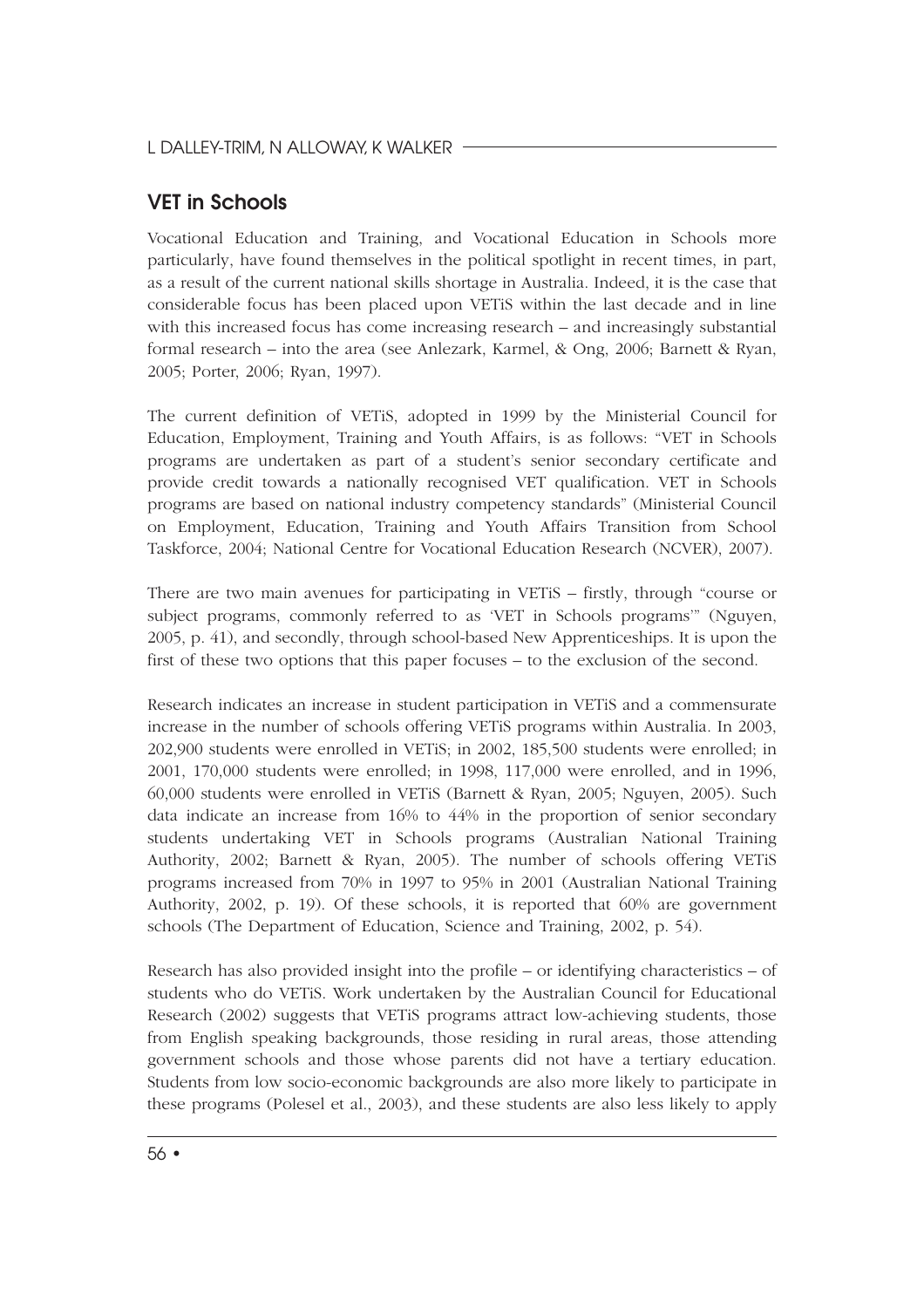to university than their non-vocational peers (Polesel, 2001). A significantly smaller proportion of high achievers (13% in 2002) also take part in VETiS programs (Department of Education, Science and Training, 2002). Further, almost equal numbers of male and female students are represented in VETiS enrolment figures, and students are typically in Years 11 and 12 when undertaking VETiS programs (NCVER, 2002; Nguyen, 2005).

Research into students' perceptions of VETiS and the factors influencing their reasons for pursuing, or not pursuing, VET pathways while in secondary school has until quite recently been limited. Three recent studies have explored these issues: "School Students Making Education and Career Decisions: Aspirations, Attitudes and Influences" (Alloway, Dalley, Patterson, Walker, & Lenoy, 2004) – as drawn upon in this paper; "Survey of Vocational and Technical Education (VTE): Participation, Triggers, Perceptions and Aspirations" (Department of Education, Science and Training, 2005) and "What Makes Vocational Training Programs in Schools Work? A Study of New South Wales and Queensland Schools" (Porter, 2006). A selection of findings from DEST and Porter's research, as pertinent to this paper, are provided here – and as evidenced, bear striking consistency with, and thus add further weight to, the findings of the national study (Alloway et al., 2004) under discussion here.

The "Survey of Vocational and Technical Education (VTE): Participation, Triggers, Perceptions and Aspirations" (Department of Education, Science and Training, 2005, p. 13) reported that current secondary students aged 15-19 years identified the following as triggers to participation in VTE: "future job opportunities" (81%), "a recognised qualification" (73.1%) and "interesting subjects" (77.3%). Further, they reported that these 62 percent of students perceived that "VTE is good for people who aren't suited to academic careers" (Department of Education, Science and Training, 2005, p. 19).

Porter (2006) reported that students identified three key themes in relation to the selection of VET subjects: personal reasons, future aspirations and limited choices.

Personal reasons included: students found VET subjects interesting, were good at them, liked them and preferred practical subjects as they were more "hands on" and were perceived to be more suited to their academic ability.

Factors relating to future aspirations included: VET subjects allowed experimentation of career paths and informed decisions on future careers and could offer a head start in a chosen job or career.

Factors that limited choices included: restrictions due to timetabling of VET subjects, the selection or admissions criteria of schools and tertiary institutions, and the availability of school resources. (Porter, pp. 17-18)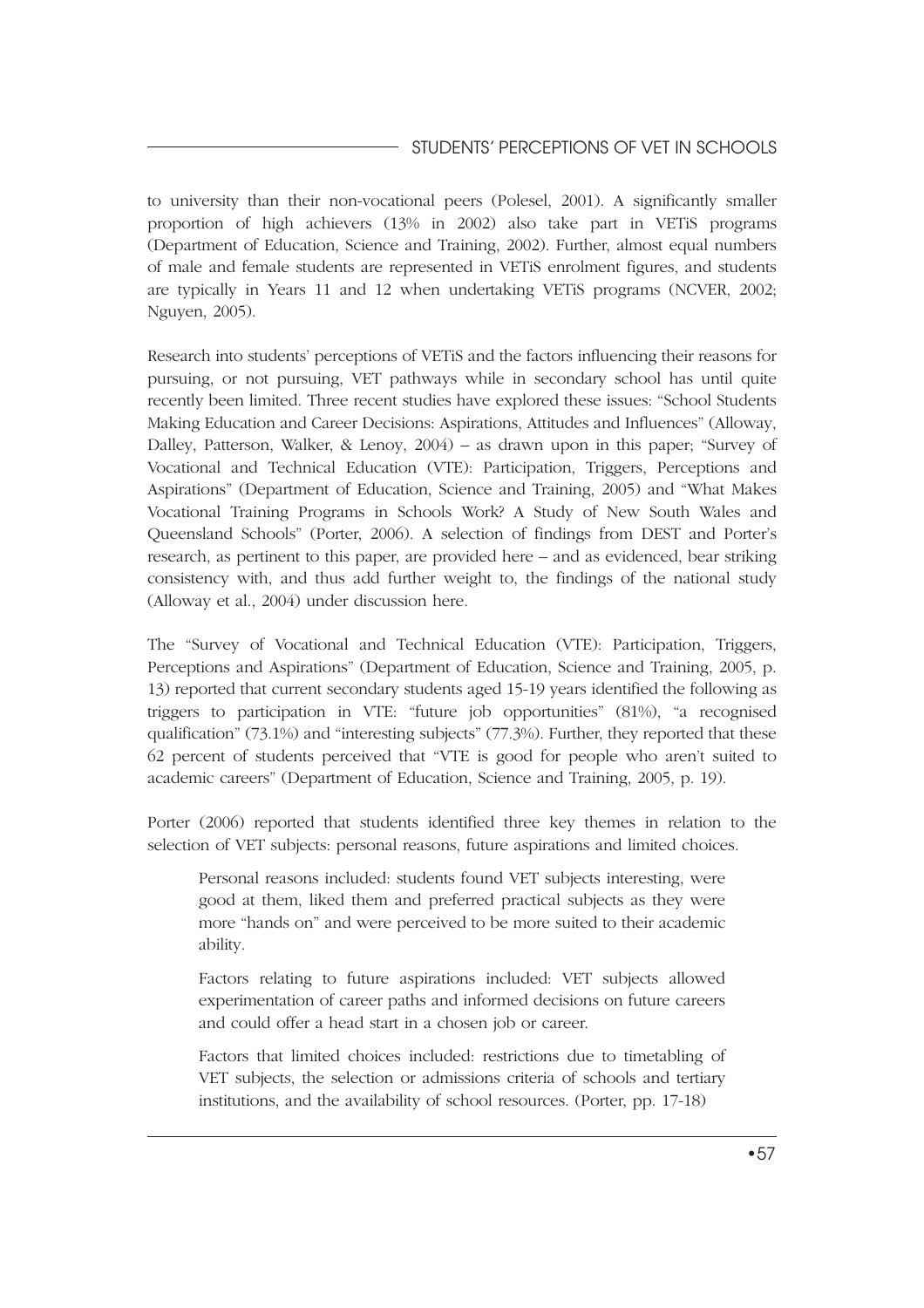Porter (2006, p. 18) noted, "while qualifications were perceived as highly valued . . . students had difficulty articulating the name of their VET course, as well as the expected final qualification". Students viewed VET as offering them a head start and that the work placement component of VET subjects provided them with "an opportunity to 'make a heap of contacts' for the future" (Porter, p. 18). Further, "students liked doing [the] practical activities" associated with VET programs (Porter, p. 19).

In terms of the disadvantages in relation to the undertaking of VET courses, the main issues cited by the stakeholders – not only students – pertained to: "the difficulties associated with missing lessons due to VET activities; the loss of a tertiary entrance score/index/rank/position [and] the negative perceptions about VET and VET students" (Porter, 2006, p. 20). Interestingly, and at odds with the findings of the Alloway et al. (2004) study, Porter notes in reference to the final point, "any stigma attached to VET subjects was not explicitly mentioned by students in government schools" (Porter, p. 20).

In relation to this issue of the stigma associated with VET, and the negative perceptions of both VET and the students who participate in VET, it is essentially the case that VET has been seen to be a "soft" option and of low status. Ryan, in 1997, noted "vocational education remains limited by the conception that it is for lower achieving students" (p. 19). More recently, Barnett and Ryan (2005, p. 7) claimed "the largest issue for students . . . is the marginalisation of VET programs and the status of VET courses." Nonetheless, they suggest that a shift may have occurred in schools in terms of the cultural attitudes towards VETiS (Barnett & Ryan, 2005; see also Porter, 2006).

# **Methodology**

This paper draws upon findings of the national study, "School Students Making Education and Career Decisions: Aspirations, Attitudes and Influences" (Alloway et al., 2004) – a DEST contracted and funded project that investigated five key issues: education and career decision-making processes, career advisers and career information services in schools, Vocational Education and Training in Schools [VETiS], traditional trades as a career and teaching as a career. It is upon the third of these issues, Vocational Education and Training in Schools, that this paper focuses.

In undertaking the original study, qualitative data were collected by a team of researchers. Interview protocols, consistent with semi-structured interviews, were developed and utilised by the researchers.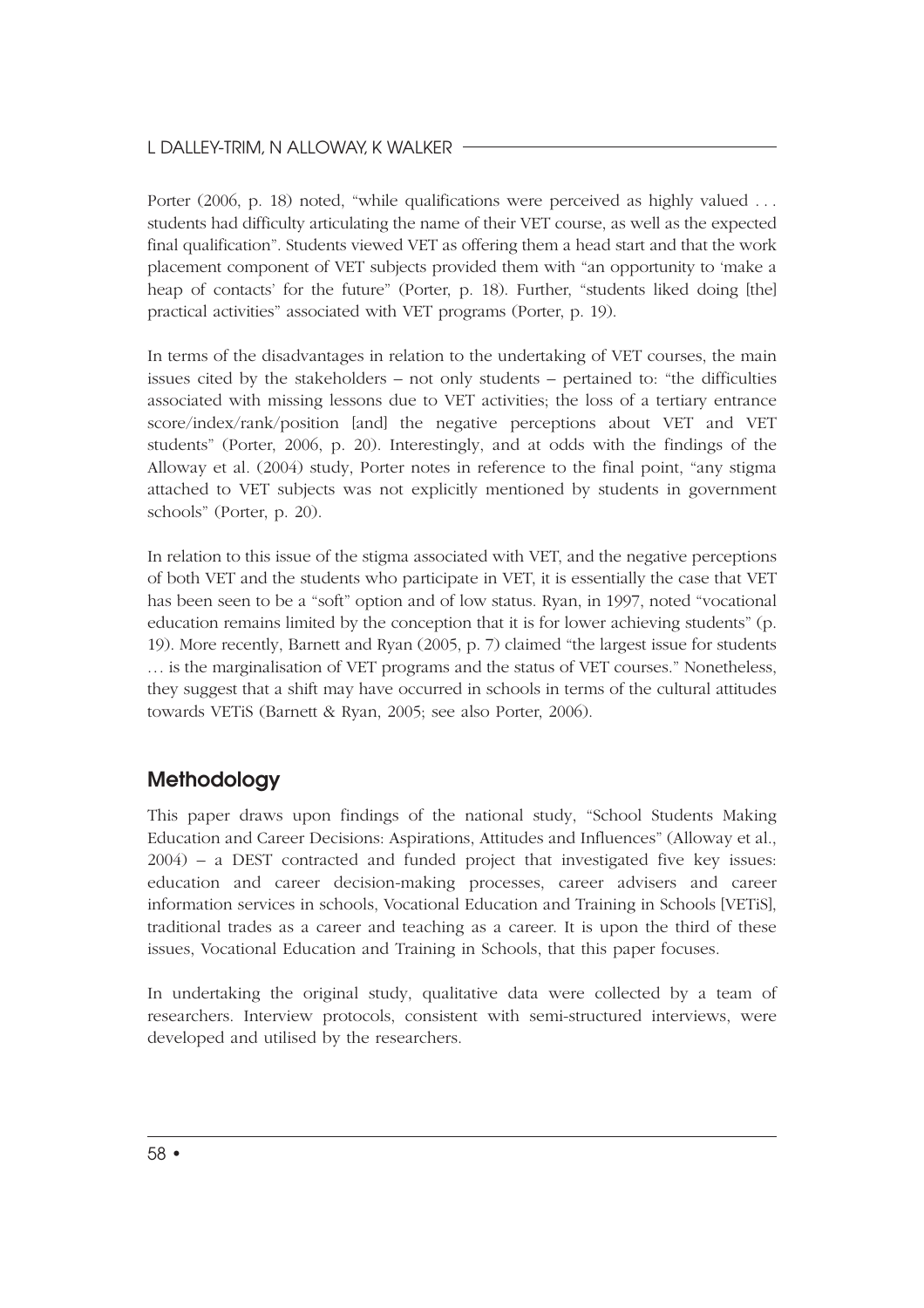In relation to the issue of VETiS, the following interview protocols were addressed:

- Over the past few years, many schools across Australia have introduced vocational education and training into the school curriculum. What do you know about studying VET subjects at school?
- Have you decided to include any VET subjects in your course of study next year? Why? Why not?
- When students choose VET subjects, what are they trying to achieve?
- What do other students at this school think about studying VET subjects at school?
- Would you consider applying for a school-based apprenticeship? Why? Why not?

Focus group interviews were conducted with Years 10 and 12 students in public secondary schools in three Australian states – Queensland, Western Australia and New South Wales – and with parents in each of the three New South Wales schools, where the research effort was concentrated. Interviews were also conducted – at times individually and other times in pairs – with career advisers or like staff and with principals and deputy principals in each of the schools.

Within each state, school sites were selected to represent a range of socio-economic (upper, middle and lower) and geographical (metropolitan and rural) demographic diversity across Australia. The SES categorisation of individual school sites was determined in consultation with the various state education departments each of which had a system in place that ranked schools according to numerous variables. Table 1 details the SES and geographic locations of school sites visited.

Of relevance to this paper were the interviews conducted with students, which as signalled above, were conducted with students in Years 10 and 12 in each of the school sites. With a view to capture gender-differentiated data, students were grouped according to gender in addition to year level. In the New South Wales schools, student focus groups were further

| <b>SES and Location</b><br>of School Sites | Number<br>of School Sites |  |  |
|--------------------------------------------|---------------------------|--|--|
| <b>Urban Lower SES</b>                     | 3                         |  |  |
| <b>WA</b>                                  |                           |  |  |
| QLD                                        | 1                         |  |  |
| <b>NSW</b>                                 | 1                         |  |  |
| <b>Urban Middle SES</b>                    | 3                         |  |  |
| <b>WA</b>                                  |                           |  |  |
| QLD                                        |                           |  |  |
| <b>NSW</b>                                 | 1                         |  |  |
| <b>Urban Upper SES</b>                     | 2                         |  |  |
| QLD                                        |                           |  |  |
| <b>NSW</b>                                 |                           |  |  |
| Rural                                      |                           |  |  |
| <b>NSW</b>                                 |                           |  |  |
| Total                                      | 9                         |  |  |

Table 1: Socio-economic and Geographical Demographic of Participating Schools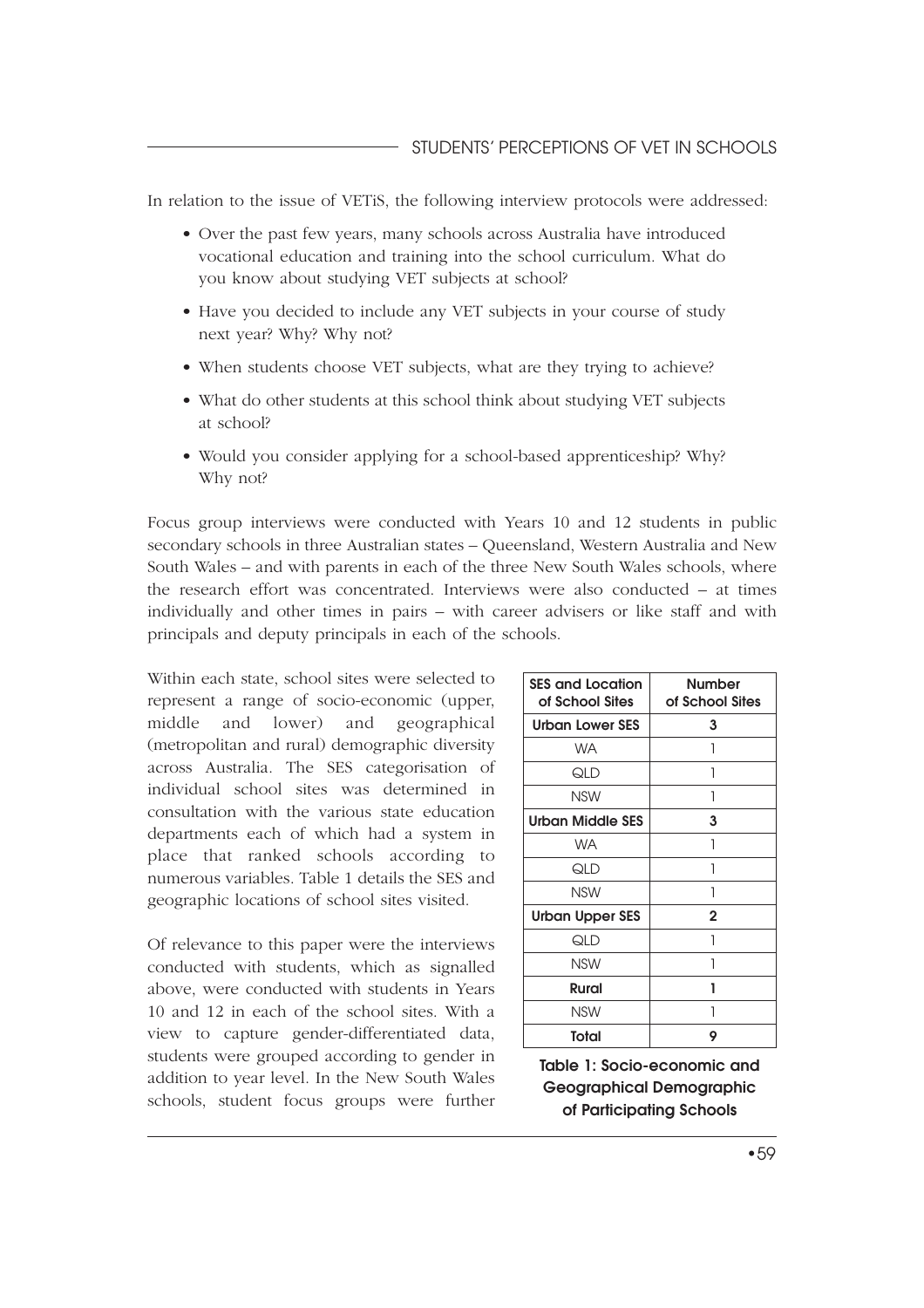#### L DALLEY-TRIM, N ALLOWAY, K WALKER

differentiated and formed in relation to whether students were considered to be "academic" or "non-academic". The grouping academic/non-academic relied on teachers' knowledge of students' subject selections and, to a lesser extent, on teachers' perceptions of students' aspirations for the future. In total, 340 students were interviewed. Table 2 provides details of the student interviews conducted.

| <b>School</b>      | <b>Boys</b> | Girls |
|--------------------|-------------|-------|
| <b>Upper SES</b>   | 44          | Δ2    |
| <b>Middle SES</b>  | 6           | 44    |
| <b>Lower SES</b>   | 48          | 56    |
| Rural              | 27          | 33    |
| <b>Total (340)</b> | 165         | 175   |

Table 2: Students Interviewed in Schools

In relation to the New South Wales schools, staff were informed that the request for academic/non-academic groupings of students did not mean that they were to select student groups on the basis of achievement. That is, students' inclusion in the groups did not have to correlate with their report cards. Rather, the groups that were named as academic were to be comprised of students who generally had chosen subjects that supported an academic/tertiary/professional career pathway. They might include, for instance, students who were attempting advanced or extension levels of Mathematics or English. Some of the students included in this group might well be straight A students, but it might also include students who had chosen an academic subject stream but found it to be a struggle. Students who had adopted this stream might also have included other studies including VETiS. The groups that were named as nonacademic would be comprised of students who had generally chosen subjects that supported a clearer pathway to a career through TAFE, vocational training, or a trade. Again, a correlation with low or poor achievement was not to be the guide for inclusion in the focus group. The group might include students who were quite capable of success in academic courses but chose more vocationally oriented subject streams because of the interests that they held and the outcomes to which they aspired. It might also include students who were known to have struggled with more challenging academic studies (See Table 3 for details).

### Investigating Student Insights

The findings of this study (Alloway et al., 2004) illuminate Australian students' perceptions of VETiS – its merits and limitations – and its place within the curriculum, and of those students who do VETiS. They provide insight into the reasons why students chose to, or chose not to, enrol in VET in Schools and/or participate in a VET pathway while at secondary school.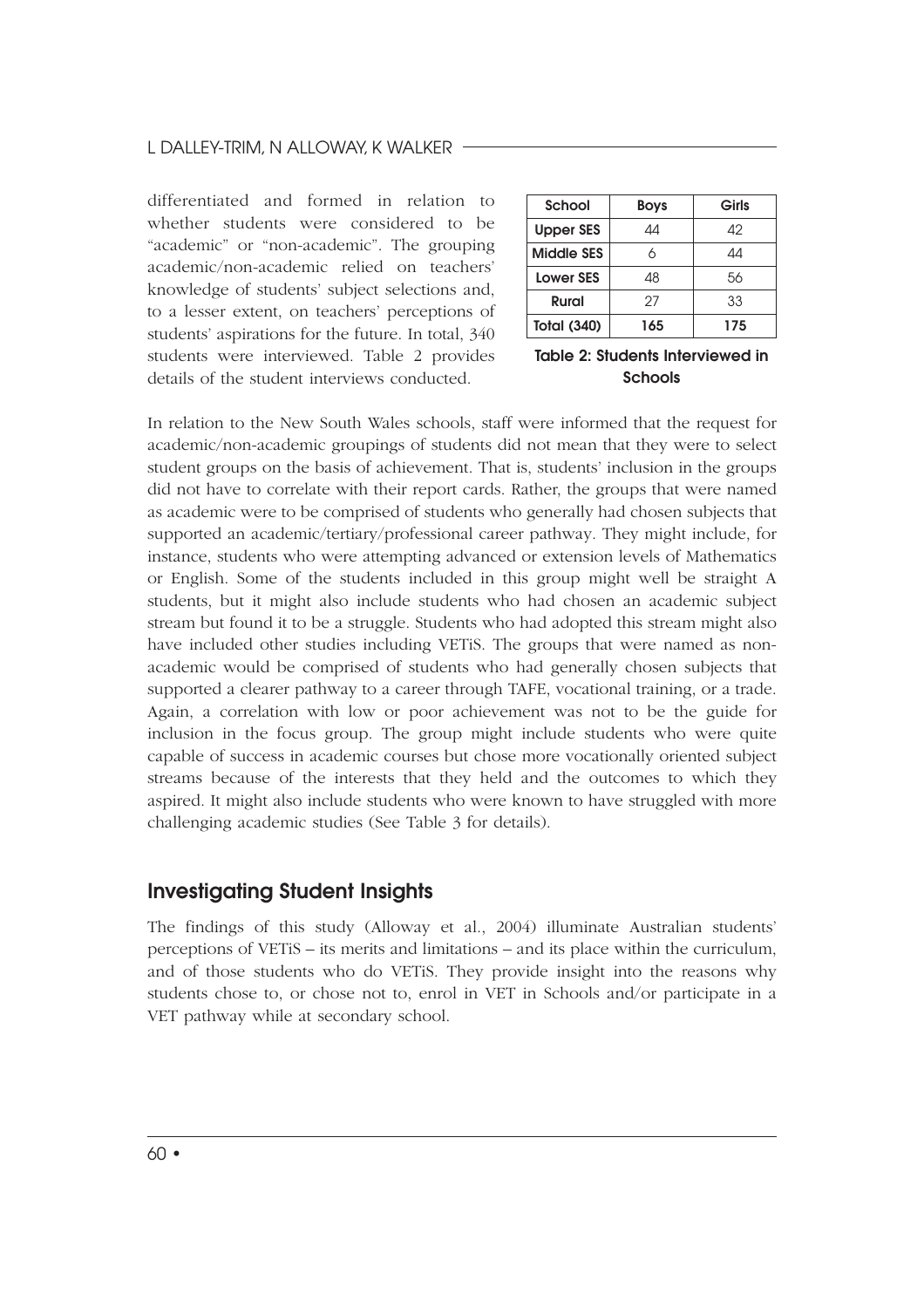| <b>Year Level</b>                    | Academic<br><b>Boys</b>             | Non-Academic<br><b>Boys</b> | Academic<br>Girls | Non-Academic<br>Girls |  |  |  |
|--------------------------------------|-------------------------------------|-----------------------------|-------------------|-----------------------|--|--|--|
|                                      | <b>Students in Upper SES School</b> |                             |                   |                       |  |  |  |
| 10                                   | 9                                   |                             | 8                 | 8                     |  |  |  |
| 12                                   | 8                                   | 8                           | 8                 | 7                     |  |  |  |
| <b>Students in Middle SES School</b> |                                     |                             |                   |                       |  |  |  |
| 10                                   | 8                                   | 5                           | 6                 | 9                     |  |  |  |
| $12 \overline{ }$                    | 6                                   | 7                           | $\overline{2}$    | Λ                     |  |  |  |
| <b>Students in Lower SES School</b>  |                                     |                             |                   |                       |  |  |  |
| 10                                   | 4                                   | 5                           | 8                 |                       |  |  |  |
| $12 \overline{ }$                    | 5                                   | ∩                           | 5                 | 7                     |  |  |  |
| <b>Students in Rural School</b>      |                                     |                             |                   |                       |  |  |  |
| 10                                   | 6                                   | 9                           | 9                 | 9                     |  |  |  |
| 12                                   | 5                                   |                             | 8                 |                       |  |  |  |

#### Table 3: Students Interviewed in New South Wales Schools – Academic/Non-Academic

#### What is VET?

"What is VET?" and "Which are the VET subjects?" were questions directed by students to the researchers during the course of interview. It became evident that for many of the students VET was somewhat of an unknown quantity – even for those students who, as it emerged in interview, were enrolled in VET subjects.

While many students demonstrated a lack of familiarity with the term "VET", when the concept was explained, or "named", they were able to make connections.

- S: I knew you could do school subjects with TAFE courses, but I never knew that was called VET education.
- S: We know what it is, but we, I didn't know that it was all of that.
- I: Vocational Education and Training.
- S: You guys only know because you're actually doing it!
- S: We've been hearing about it, but it's like "OK, that's cool, you can do it – OK, it's got a name!" (Year 12 Non-Academic Females – Upper SES)

Additionally, the students, and particularly those undertaking VET subjects, were able to identify that which constitutes VET by citing a range of subjects – rather than by making reference to the concept of Vocational Education and Training as identified by the acronym VET.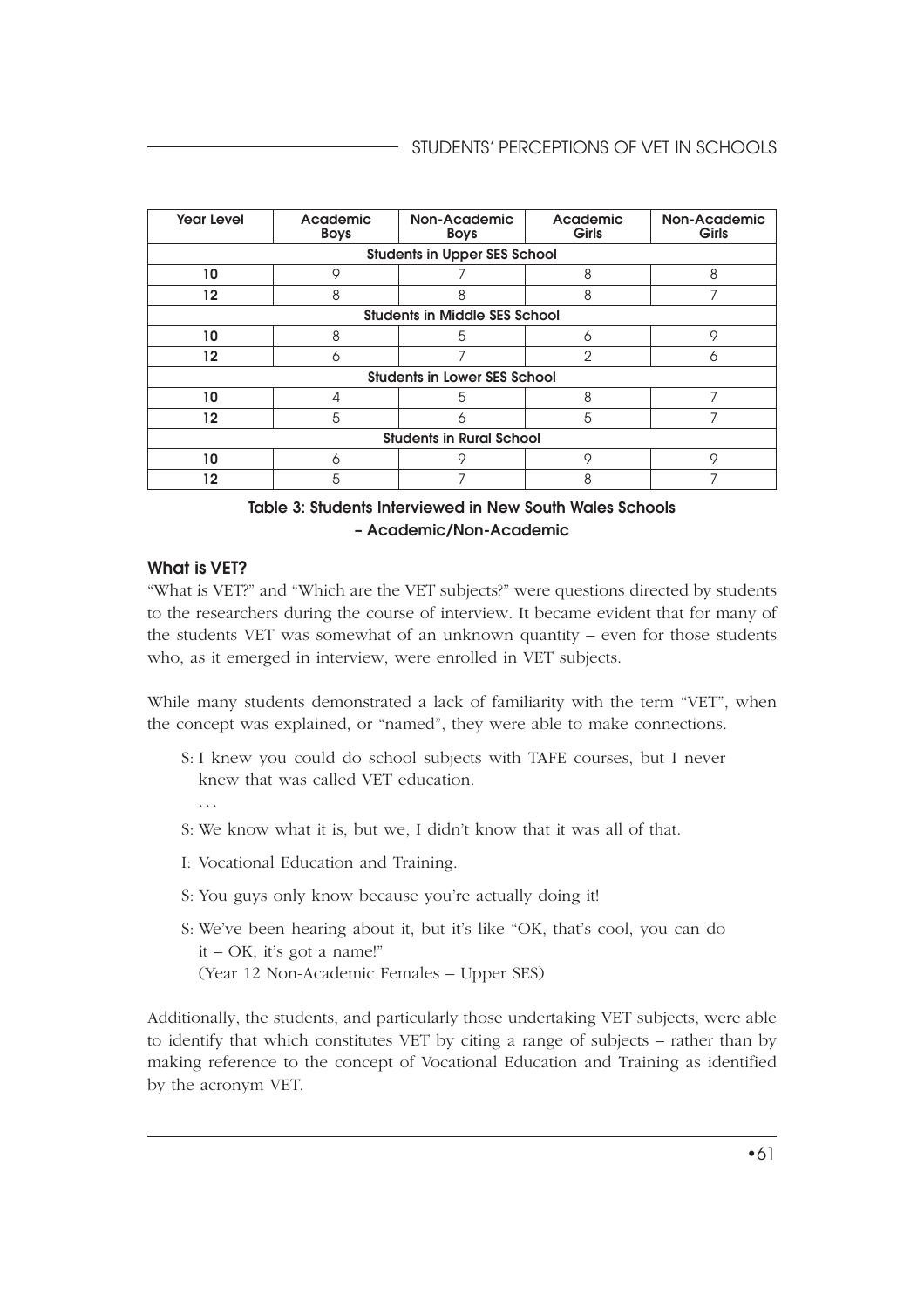For many of the students, particularly those in the State of New South Wales, VET was clearly aligned to TAFE (i.e., Technical and Further Education Colleges). This was the case despite the fact that many of the students studied VET subjects at school. It clearly remained, from their perspective, within the domain of TAFE colleges and was not referred to in terms of "VET in Schools".

- S: We're doing a T-VET course where we're going to do it at TAFE. (Year 10 Non-Academic Female – Lower SES)
- S: T-VET. It's basically the TAFE version of it. (Year 12 Non-Academic Female – Rural)

It became apparent that students, encompassing all geographical, gender and SES demographics, had a limited understanding of the "formalised" terminology of Vocational Education and Training. This could, in part, be accounted for by the undifferentiated language practices employed by staff in many of the schools visited. That is, the school staff interviewed, spoke of using non-specific language when referring to school subjects and/or courses, and of employing a broad-based curriculum approach rather than a more differentiated (i.e., VET/non-VET) one. It was the case that while the range of subject offerings were broadened to include VET subjects, students were often not made explicitly aware of differences between VET and other subjects offered within their schools. Such practice on the part of school staff often led to confusion among students – whose comments indicated that they were unsure of whether or not they had enrolled in VET subjects:

- S: I do a VET course but I really don't know the difference. (Year 12 Academic Male – Middle SES)
- S: We chose it without knowing it was a VET course. (Year 12 Non-Academic Female – Middle SES)

While this practice of non-differentiation was common, students' limited understanding of VETiS may also signal that many students are often not well informed about VET when making decisions about subject selection and the pathways available to them at secondary school. In this event, it appears that work needs to be done in schools to better educate students about VET and the opportunities it provides students in school and beyond since the consequences of not having access to accurate information about subject selection could be far reaching.

#### Why do VET?

When discussing the reasons why one might chose to enrol in VET subjects, the students identified a number of positive features of VET, and offered a number of perceived advantages of enrolling in VETiS. They suggested that VET subjects were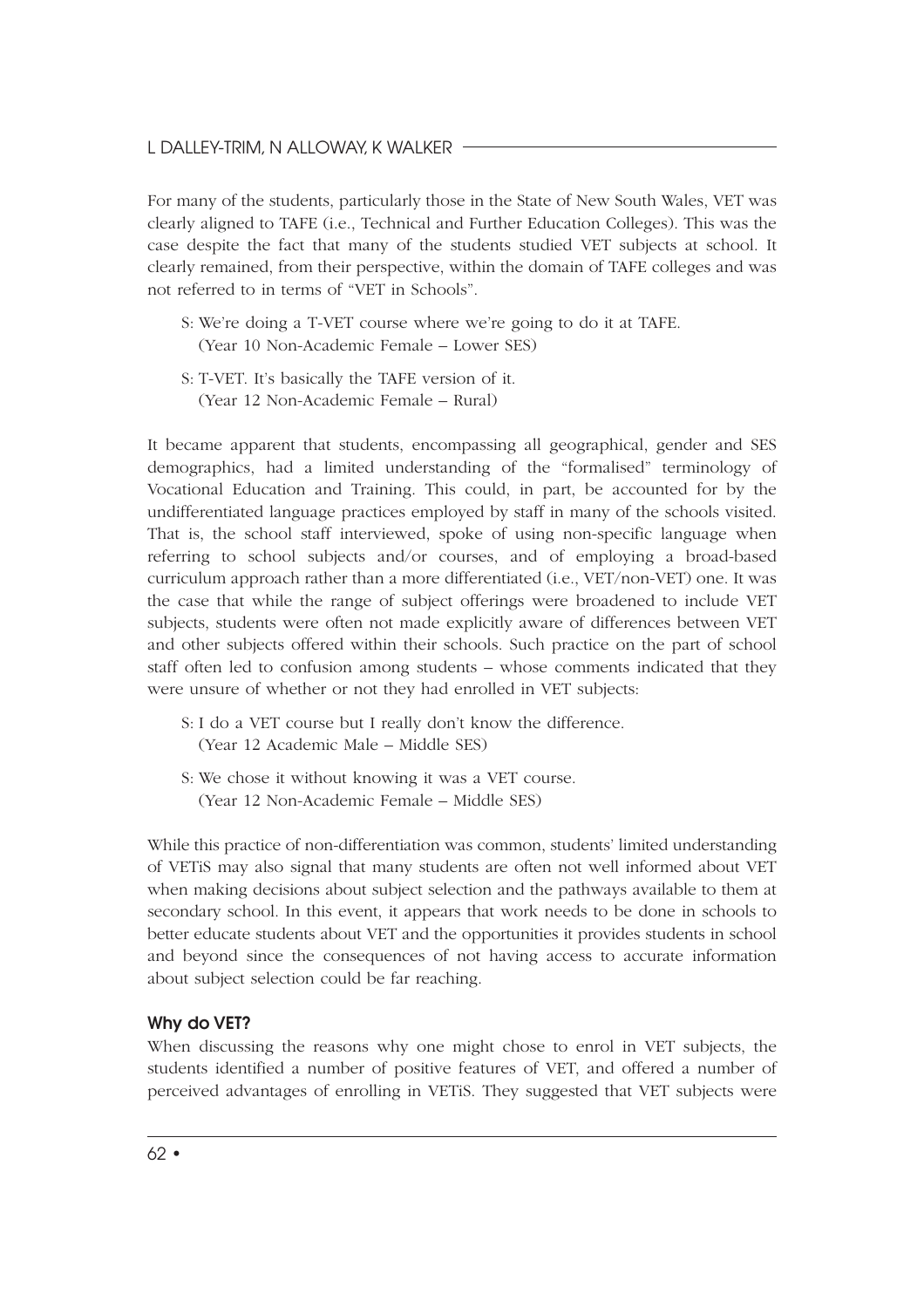the "good" subjects, the enjoyable subjects. They suggested, too, that VET subjects provided valuable qualifications and a "head start" in terms of post-school pursuits. Additionally, they perceived VETiS to provide welcome relief from the more taxing demands of academic subjects.

**The fun factor** The students – within all three States – placed significant emphasis on the view that VETiS subjects were the "enjoyable", "fun" and "exciting" subjects. They compared VET subjects with, and positioned them as oppositional to, the "normal", "boring" school subjects. VET subjects were, they suggested, "different from" the normal school subjects on offer and were more "practical" in nature.

- S: [VET is] something new and exciting. (Year 10 Non-Academic Female – Rural)
- S: [It's] something different from Maths and English and some stuff like that.

(Year 10 Non-Academic Male – Lower SES)

- S: It's just a fun course to do. It's different from sitting there in a boring classroom – because you're out doing things, you're practical. (Year 12 Non-Academic Female – Lower SES)
- S: [VET] helps you more because you are doing more practical stuff instead of sitting in a class and listening constantly, writing and talking your ears off. (Year 12 Female – Middle SES)

**A ticket to ride** VET was seen to provide students with a head start and to function "like stepping stones" for students in their future lives. It was perceived to provide students with prized qualifications, to offer vital links to TAFE pathways, and to provide opportunities to gain valuable "life skills" including those that would lead directly to employment. So, too, was VET seen to serve as a "back up", as providing

qualifications and vocational experiences that students could "fall back on".

- S: Some of them [i.e., VET subjects/courses] give you qualifications and some of them get you on your way. (Year 12 Female – Middle SES)
- S: I think it's [VET] a good idea. It allows people who want to do a specific career path to start now and go on work experience and have that on their resume.

(Year 12 Female – Middle SES)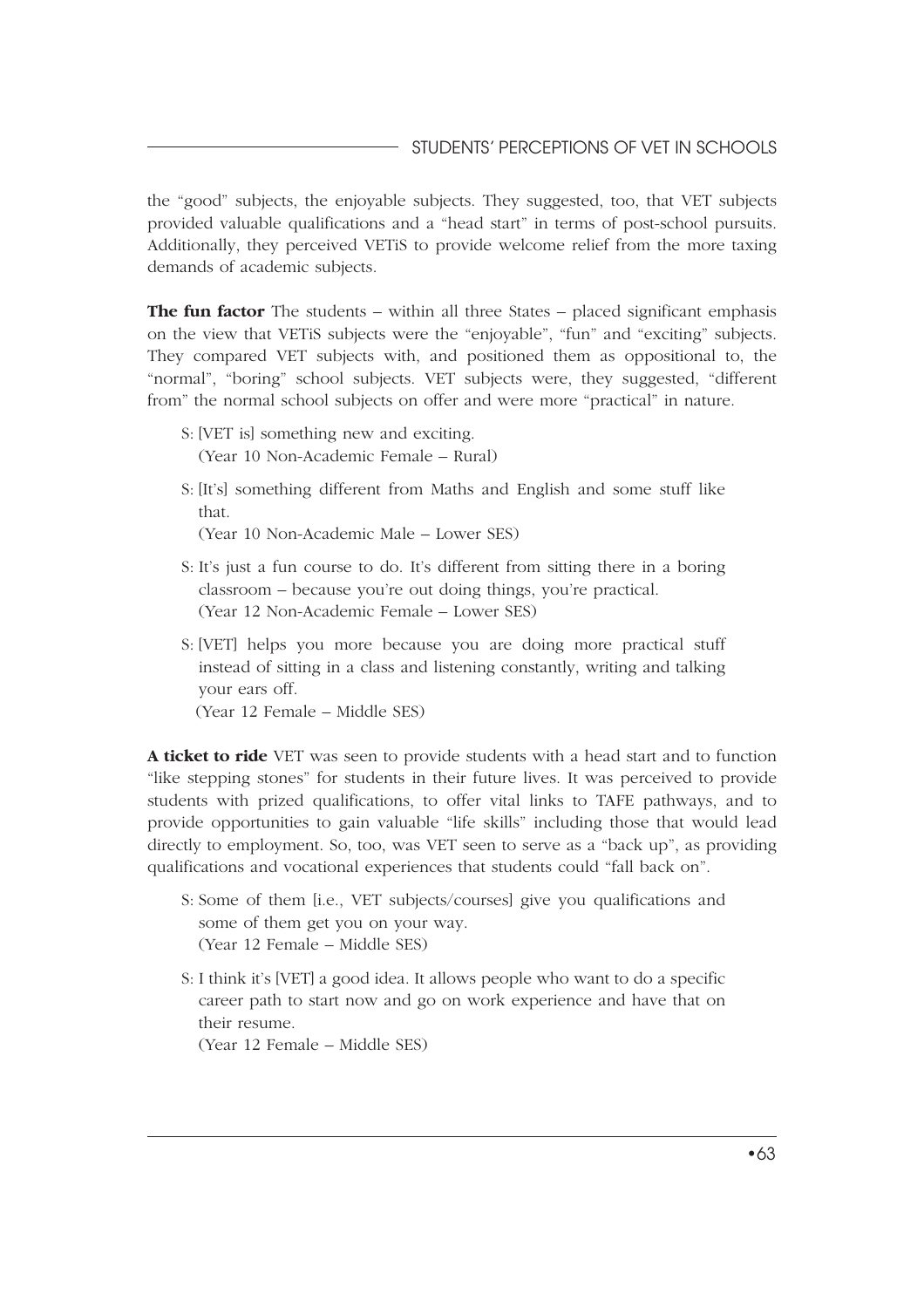#### L DALLEY-TRIM, N ALLOWAY, K WALKER

S: I want knowledge to put behind me so that I can go to someone and say, "Give me a job." If they go, "Have you got any experience?" – and I can go, "Yes. Try two certificates for the T-VET, my HSC certificate and my college certificate or Uni."

(Year 12 Non-Academic Male – Lower SES)

**A change of pace** VET was also seen as offering many of the students – and in particular the male students – a change of pace in their study program. Viewed by career advisers and students alike as "less intellectually demanding" and "less emotionally stressful", VET subjects were more likely taken for enjoyment and as a break from a more rigorous academic load than for any other reason identified by the students. This view was typified in interview with a group of Year 10 non-academic males from a lower SES school when they were questioned as to why students would choose to enrol in a VET subject:

- S: Maybe because they enjoy it.
- S: Something different.
- I: Something different?
- S: Something different from Maths and English and some stuff like that.
- S: Might be a bit of a break, something they can relax …
- S: They're doing what they want to do.
- . . . S: Or it might be just like a break subject – something they can just relax
	- in not got stressed.
	- S: You're not exactly stressed about it.
	- S: Yeah, you're enjoying yourself.
	- S: Yes.

. . .

While viewed in this way by students and staff alike, it is argued here that such a perception is potentially problematic. That is, it operates in such a way as to tap into the binary constructs of academic/non-academic and "intellectual/practical" – and in this way, may well work towards perpetuating the presently conceived low status of VETiS (Dalley-Trim, Alloway, Patterson & Walker, 2007; see also Stevenson, 2000 for a detailed theoretical discussion).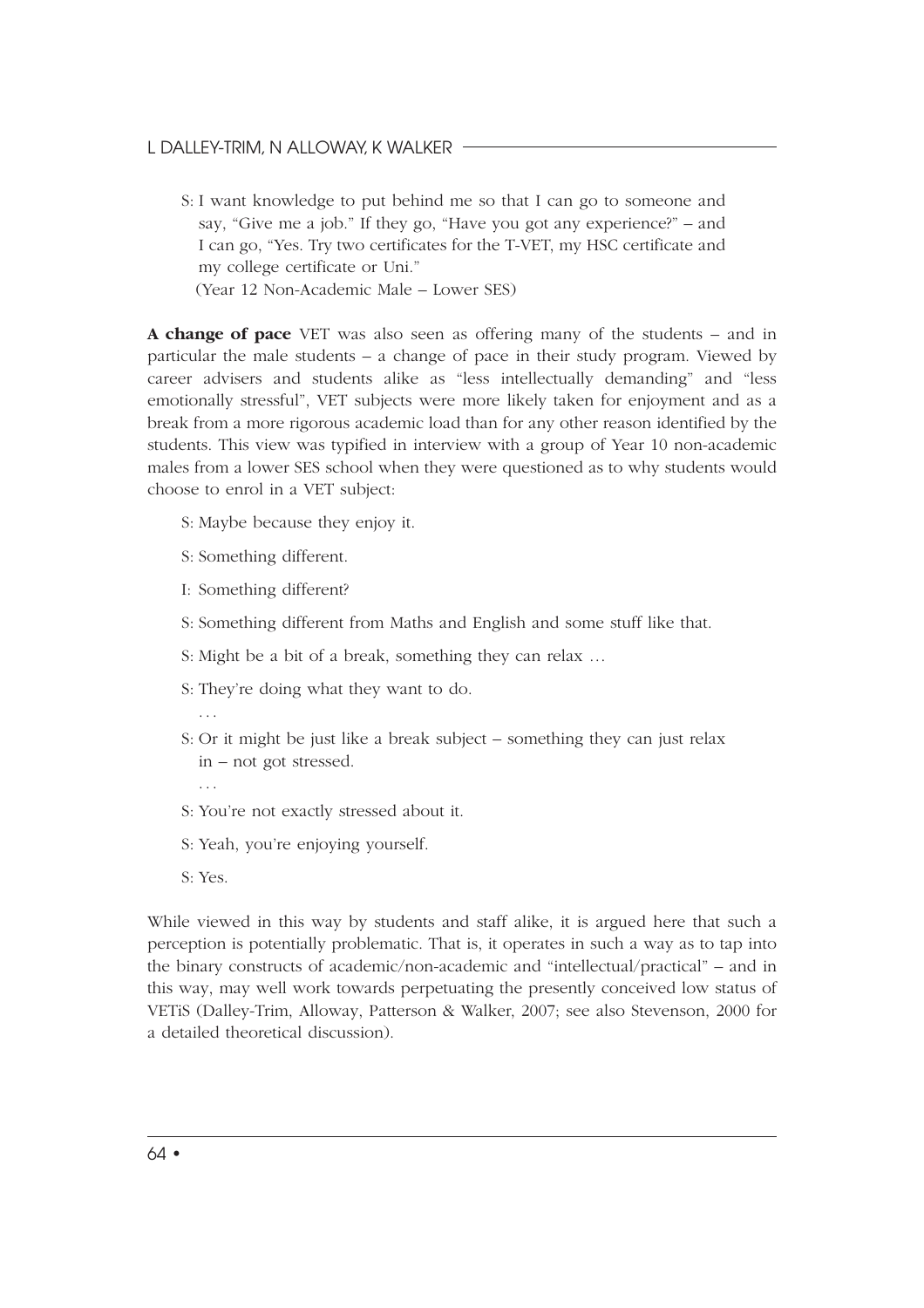#### Why not do VET?

While, as discussed above, the students perceived there to be benefits of enrolling in a VET subject and/or course while at school, they also offered reasons as to why one might choose not to undertake VETiS studies. There was, in essence, a broad voicing of negative perceptions, experiences and suspicion of VET subjects, and this was evident across all schools, among all SES groups and for male and female students. The key reason identified by students for not enrolling in VETiS centred on the issue of the status of VET. More specifically, the status of VET as aligned to which *type* of student was suited for  $-$  and subsequently enrolled in  $-$  VET, the nature of VET subjects, and the link between VET and university entrance scores.

#### Those who can't, do VET

VET was clearly marked as the domain of the non-academic student – there was seemingly no question about it. VET was the pathway to which the non-academically oriented student was destined – the "lot" of such a student. In relation to this, VET was for the non-academic "doers" of physical and undervalued work, while in contrast, non-VET subjects were for the doers of valued and mentally rigorous work.

The academic students particularly were quite clear that VET was the pathway to be pursued by their non-academic peers and not themselves.

- S: People don't recommend it if you're like an achiever. (Year 10 Academic Male – Middle SES)
- S: They [i.e., those who do VET] don't do well in academic subjects. (Year 10 Academic Male – Rural)
- S: Basically, if you don't want an OP job or if you don't have any aspirations for a uni-based career . . . they just go for VET subjects because they can't be bothered studying. (Year 12 Female – Middle SES)

As these comments reflect, VETiS was de-valued as were the students who participated in it.

In line with such devaluation of VET and the students who participated in VETiS programs, VET was also seen to be the "dumping ground" for "troublemakers". In this way, the status of VET was further called into question and scrutinised. One student, for example, claimed that one of his teachers warned good students off doing VET, stating: "It's only for bad people, because Mr X said if you go ask him he won't put you in it. … You do it to get on discipline and stuff like that" (Year 10 Male – Lower SES). As this example illustrates, some teachers, too, seemingly become complicit in the devaluing of VET as a viable pathway for good students.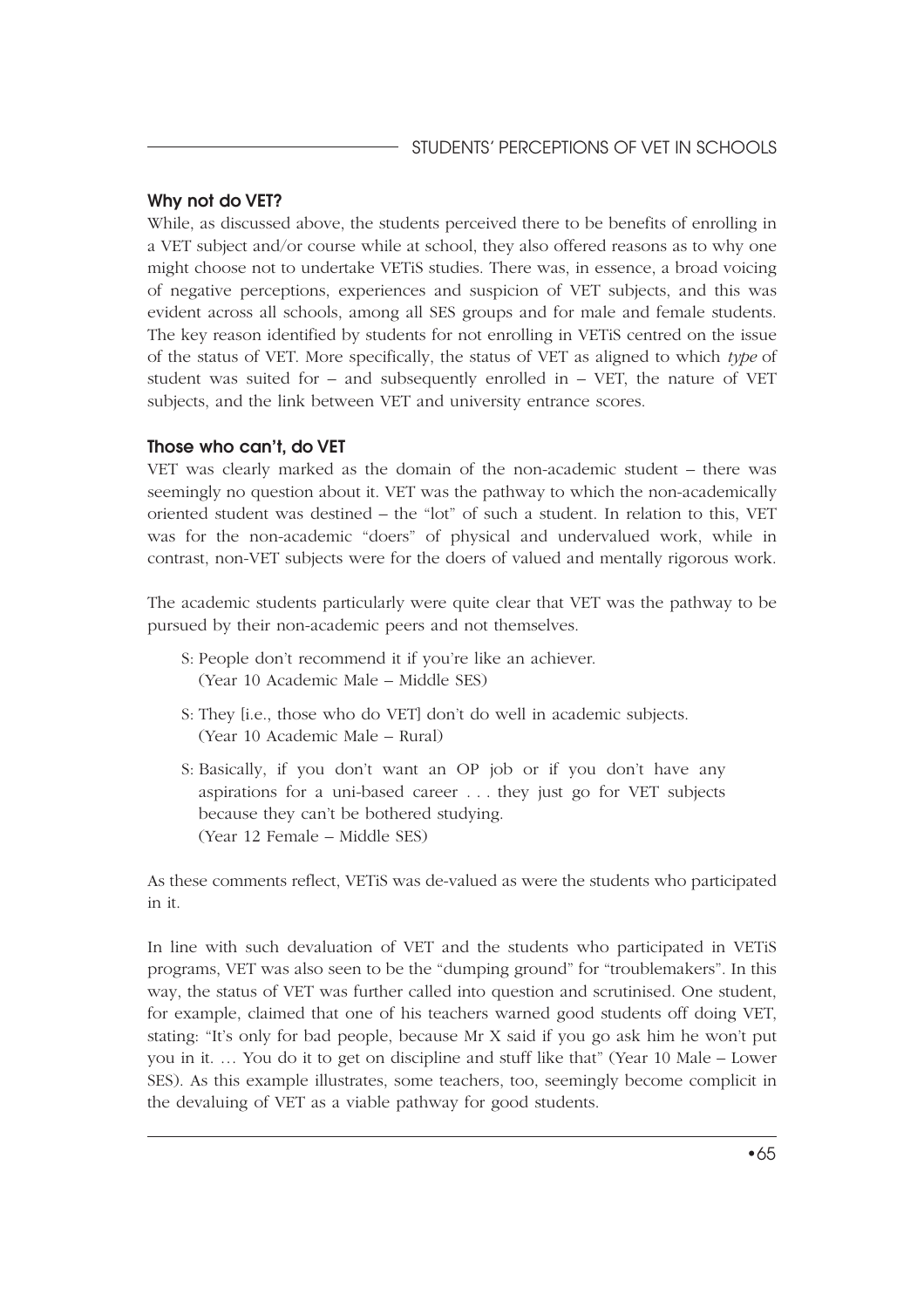The devaluing and demeaning of students – the non-academically oriented students – who participated in VETiS was prevalent. These students were labelled and referred to as "drop-kicks", "drop-outs" and "bludgers". A group of Year 10 academic males, for example, suggested that these students were looked upon and treated "differently" largely because they "couldn't do the hard yards" involved with "getting into University". These students also suggested that people viewed those students doing VETiS as "lower" and as "not so good." One of them also spoke of family members "warning them off" associating with these particular students, suggesting: "And sometimes family might tell you, 'Don't hang around *that* sort of person' or that, 'cause you might pick up some of their ways or something'". Tellingly, the nonacademic students – and specifically the non-academic males – also spoke in these derogatory terms, labelling themselves and their VET-enrolled peers bludgers.

#### A road to nowhere

Like the students enrolled in VET, the subjects themselves were also devalued, scrutinised and viewed with suspicion. The students' spoke of VET subjects as being "a waste", "a waste of time"; and perceived them to be subjects that "won't get you anywhere". VET was seen to be "easier" – and thus devalued – because "they're courses that you can do without studying". As such, it is advocated here that there exists a clear need to re-examine, and indeed reform, the design and delivery of VET curricula in schools.

This perception of VET – its status and indeed usefulness – was also explicitly linked to the importance placed upon University entrance requirements: UAI (University Admission Index) in New South Wales, OP (Overall Position) in Queensland and TE (Tertiary Entrance Score) in Western Australia. The onus placed upon tertiary entrance, and the relationship between the perceptions of VET as futile and devalued, was evident in student comments. As one Year 10 female student, typifying student views, indicated: "… because you're like getting towards getting a good OP – there's no point in doing it [i.e., VET] – you may as well stay home".

Furthermore, VET was viewed with open suspicion by students in relation to its place within the curriculum generally, and more specifically in relation to tertiary-bound pathways. In relation to its place in the curriculum generally, students questioned whether or not VET was a "real" school course.

- S: I think people are worried ... my point of view is I don't ... I can't say I really trust it [VET] because I ... you come to school to do school, and when you hear about other courses like that, you wonder about it, that it actually will still count the same, or if ...
	- …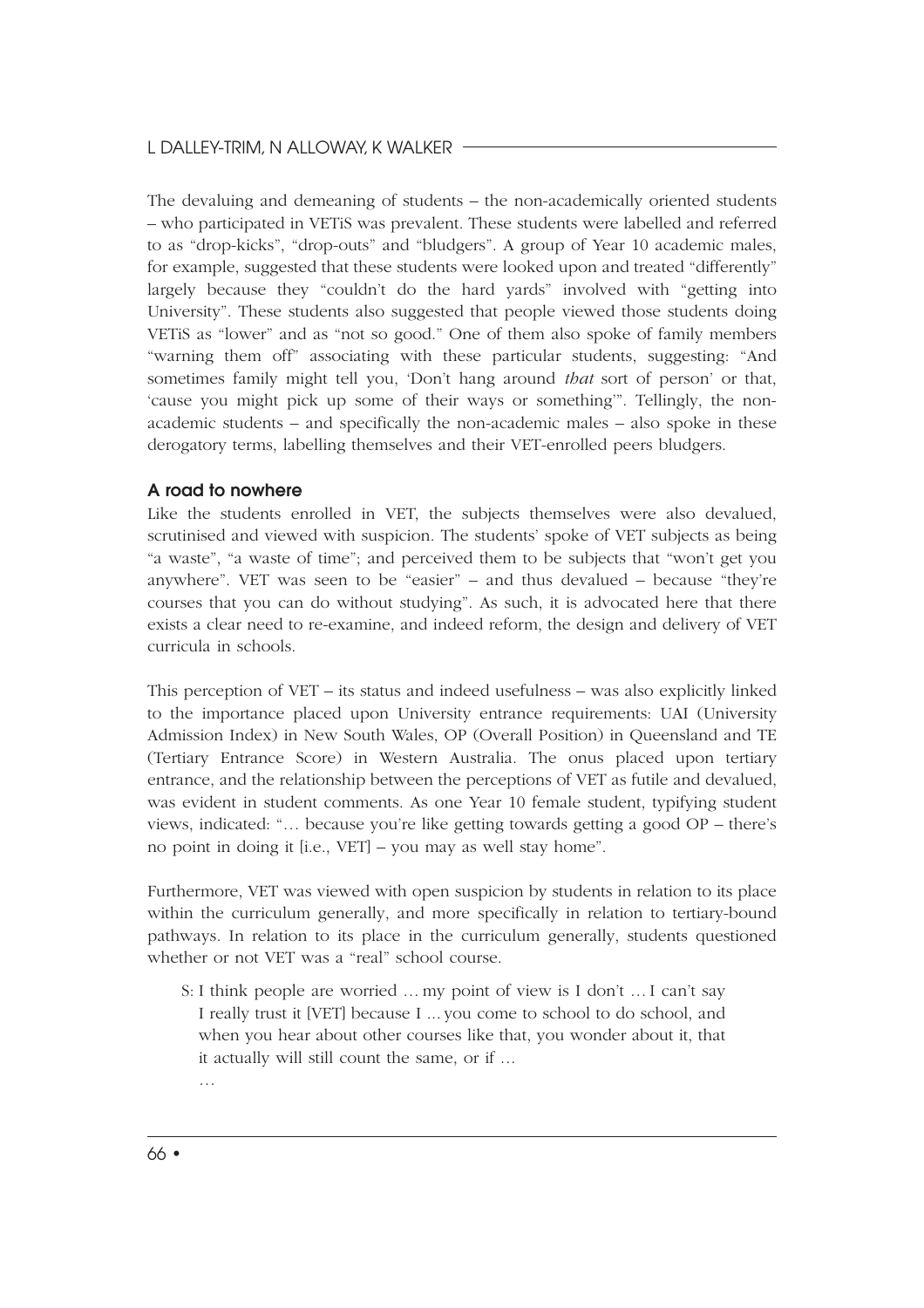S: ... they [VET courses] just seemed, like they're not real school courses for me.

(Year 12 Non-Academic Males – Upper SES)

Signalling suspicion in relation to the place of VET in a tertiary-bound pathway, one student warned: "I don't think it wise to mix board and VET subjects" (Year 10 Female – Middle SES). Clearly, VET was viewed to be of little value, if not potentially dangerous, to the tertiary-bound student.

### Emergent Issues and Ways Forward

VETiS is evidently experiencing an image problem. It appears that VETiS subjects remain the poor cousin of real school subjects and are perceived of as such by students. They remain, within the minds of students, outside of, oppositional to, and marginalised from, mainstream academic curriculum offerings. In line with – and arguably underpinning – this image problem, are issues pertaining to curriculum design and delivery of vocational education and training in schools; issues which appear to perpetuate the low status currently afforded to VETiS. So, too, does engagement by students (and indeed school staff) with the binary logic of knowledge/work, knowing/doing, theoretical/practical and academic/non-academic – binaries that seem apparent in the present design and delivery of vocational education curricula – serve to reinforce this standing of VETiS (Dalley-Trim et al., 2007; Stevenson, 2000).

While the students' provided reasons for doing VETiS, and in this way "positive" perceptions of it, closer analysis of two of these three key insights – referred to as "the fun factor" and "a change of pace" – may show them to be less innocuous than they first appear. It is suggested here that the perception of VETiS as being fun, different and more practical, and as providing a change of pace or "a break" in an otherwise rigorous academic load demanding "serious" attention and application on the part of students, serves in some way to "buy into" the diminished status commonly afforded VET. VET can be seen, in this way, as "other to" mainstream – serious, challenging and real – curriculum offerings.

The students' insights into the reasons why one would choose not to enrol in VETiS and their negative perceptions of it sends a dire message and illuminates the image problem with which VETiS is confronted. These views, as expressed by the students, reaffirm previous warnings. For example, as Klee argued in 2002, "If VET is perceived as a dumping ground for academic failures and delivered as such . . . then it is doomed" (p. 53). Further, failure to reconcile the relationship between VETiS and tertiary entrance scores and procedures seems problematic at least in terms of the future possible take up by students of VETiS offerings.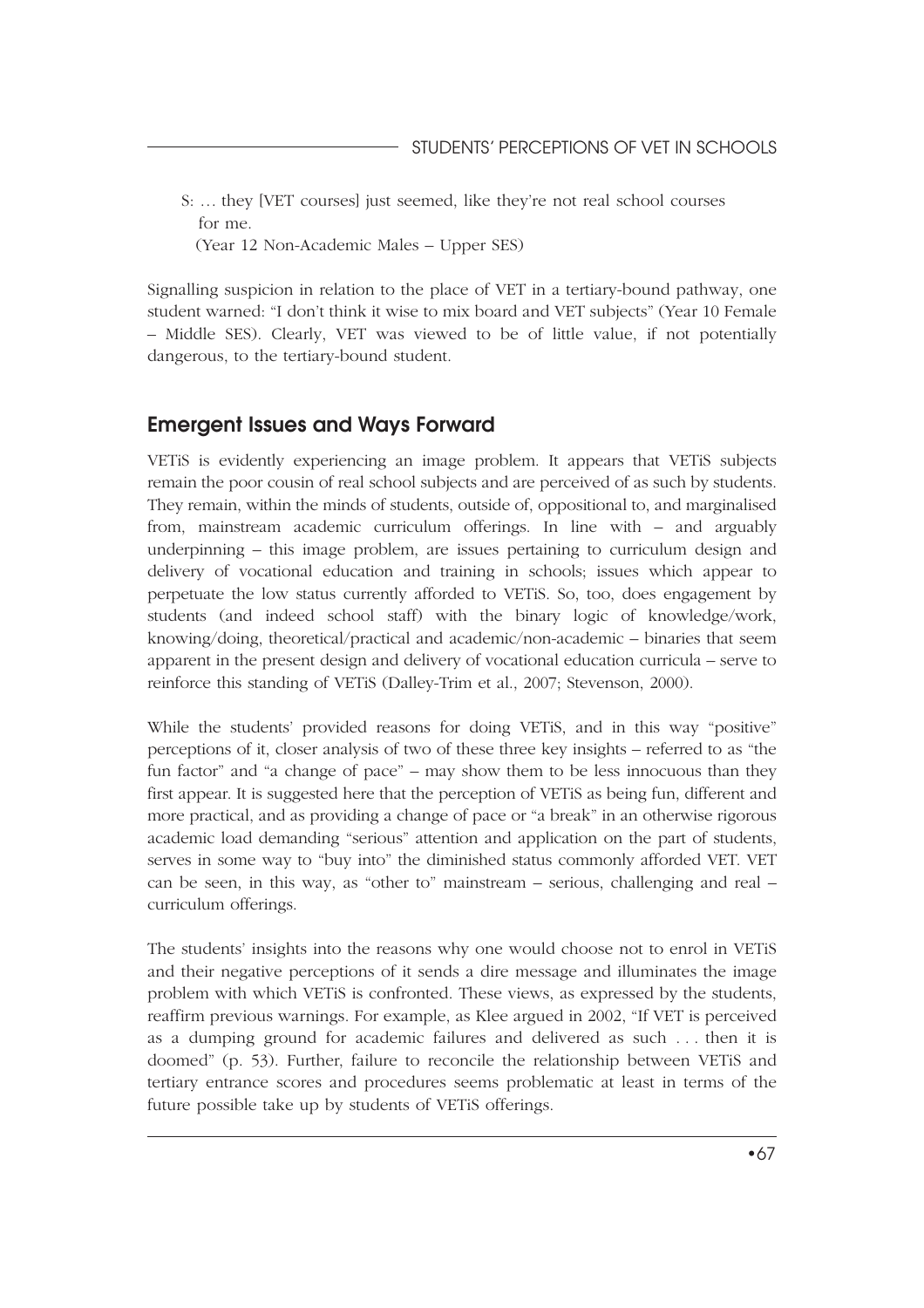#### L DALLEY-TRIM, N ALLOWAY, K WALKER

Further, in light of the confusion prevalent in students' comments, it is suggested that many students are often not – or not well – informed about VET when making decisions about subject selection and the pathways available to them at secondary school.

Evidently, there is much work yet to be done on the VET agenda – and on the image problem of VETiS in particular. Students need to be better informed in relation to VET pathways. So, too, do stakeholders responsible for generating and disseminating information to students need to readdress their current practices. An overhaul of current "marketing" strategies is urgently required. There is a clear need to "up the ante" in terms of promoting the merits of VETiS and to "tap into" the more productive of the positive perceptions of VET as espoused by the students here. It is imperative that existing storylines circulating about VET in the public sphere are disrupted and replaced by more positive and well-informed ones – those that pay due to the merits of Vocational Education and Training, and VETiS more particularly. Finally, there is an apparent need to re-think the ways in which VETiS curricula is designed and delivered – for this clearly underpins the points raised above.

#### **References**

- Alloway, N., Dalley, L., Patterson, A., Walker, K., & Lenoy, M. (2004). *School students making education and career decisions: Aspirations, attitudes and influences.* Canberra: Department of Education, Science and Training.
- Anlezark, A., Karmel, T., & Ong. K. (2006). H*ave school vocational education and training programs been successful?* Adelaide: NCVER.
- Australian Council for Educational Research. (2002). *Vocational education and training: Participation, achievement and pathways*. Longitudinal Surveys of Australian Youth (LSAY), Research briefing paper, 7. Melbourne: ACER.
- Australian National Training Authority. (2002). *Submission to the House of Representatives Standing Committee Inquiry into Vocational Education in Schools*. Brisbane: ANTA.
- Barnett, K., & Ryan, R. (2005). *Lessons and Challenges: Vocational Education in Schools – Research Overview*. Adelaide: NCVER.
- Dalley-Trim, L., Alloway, N., Patterson, A., & Walker, K. (2007). Vocational education and training in schools: Career Advisers' perceptions and advising practices*. Australian Journal of Career Development*, 16 (1), 29-36.
- Department of Education, Science and Training. (2002). *Submission to the House of Representatives Standing Committee Inquiry into Vocational Education in Schools*. Canberra: DEST.
- Department of Education, Science and Training. (2005). *Survey of vocational and technical education (VTE): Participation, triggers, perceptions and aspirations.* Barton, ACT: DEST.